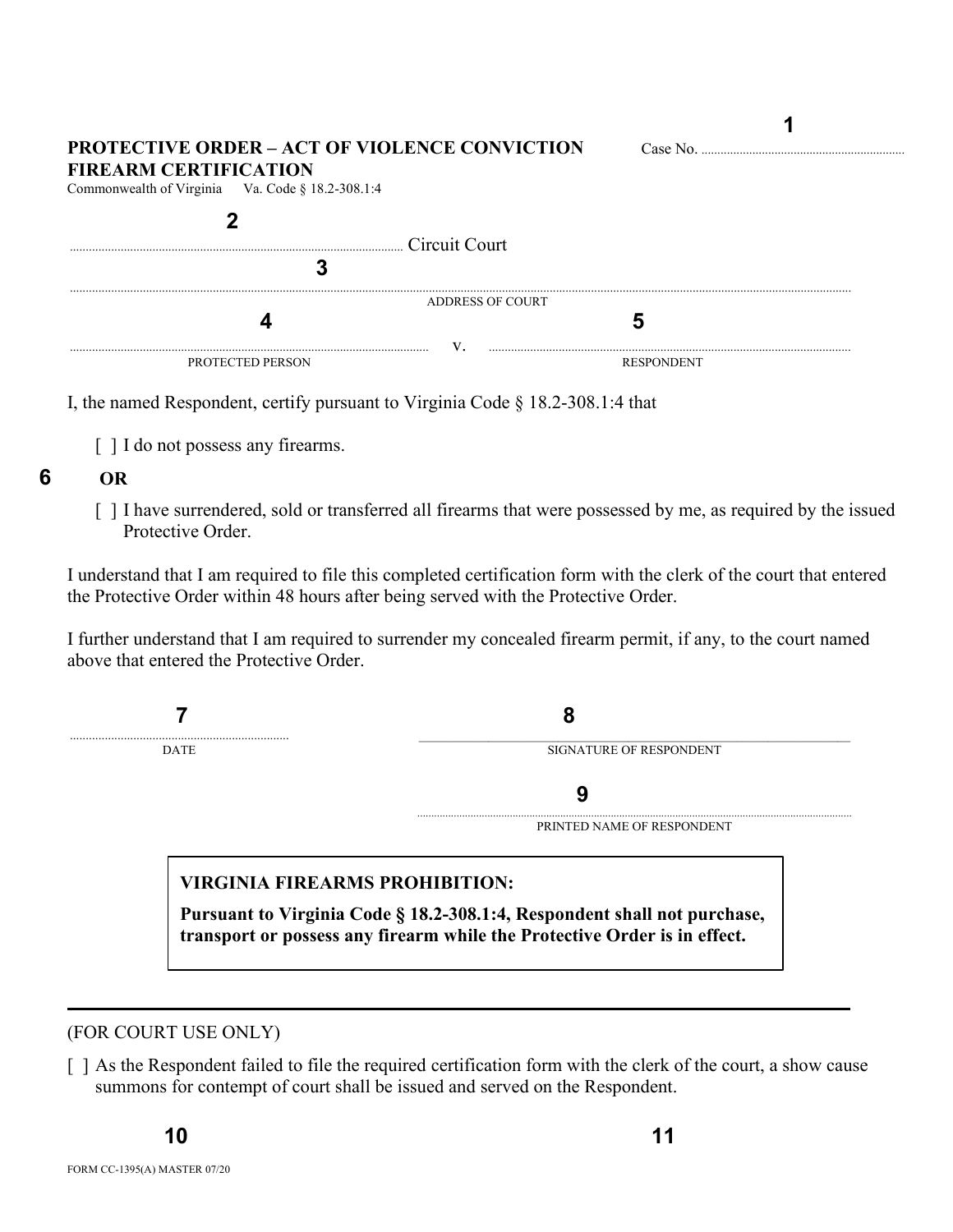$\mathop{\mathrm{DATE}}$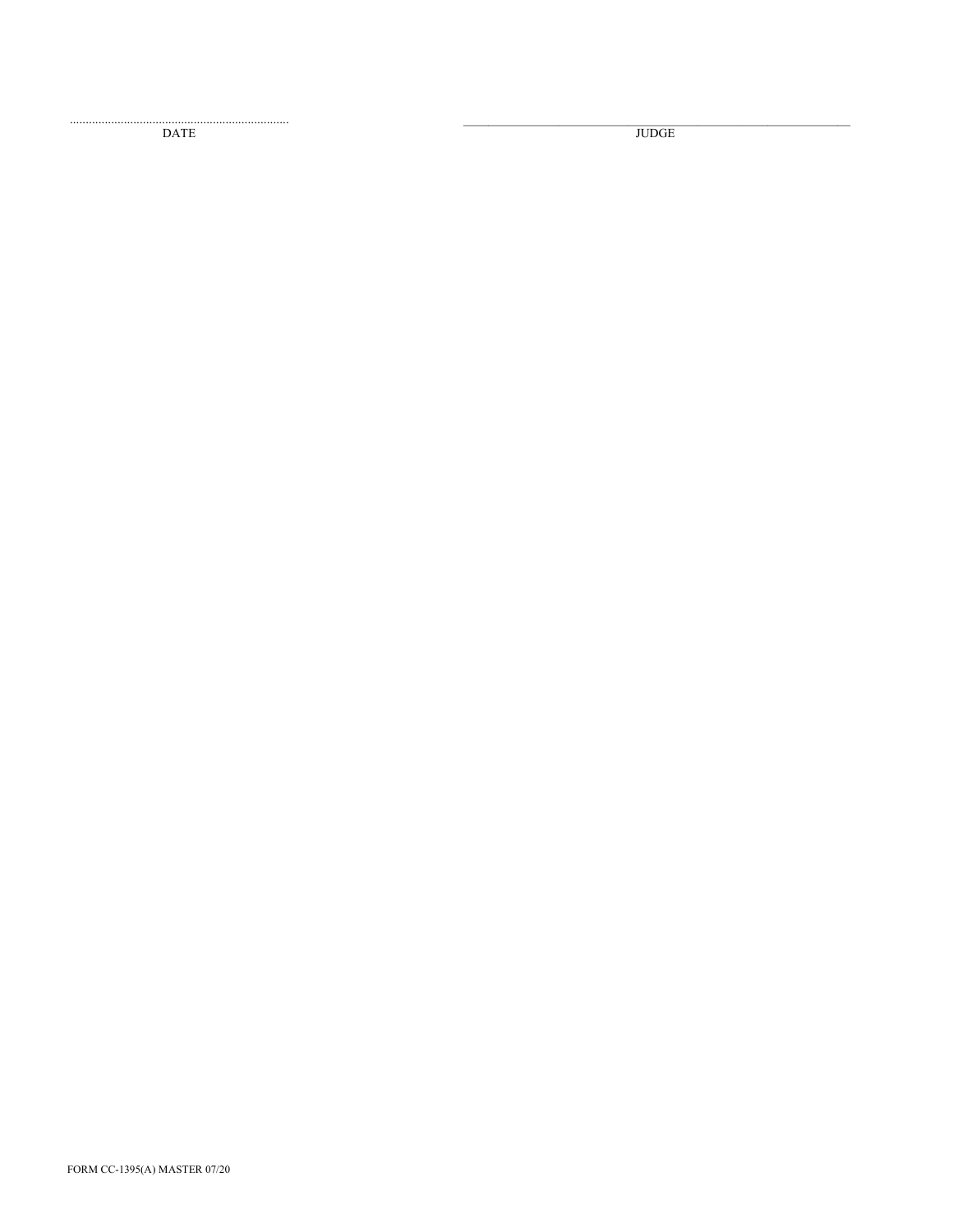## **Using This Revisable PDF Form**

- 1. Copies
	- a. Original –to the Clerk of Court.
	- b. First Copy to the Respondent.
- 2. Preparation by the party required to submit the firearm certification.
- 3. Preparation Details
	- a. This report should be completed and submitted to the clerk of the court that entered the Protective Order.